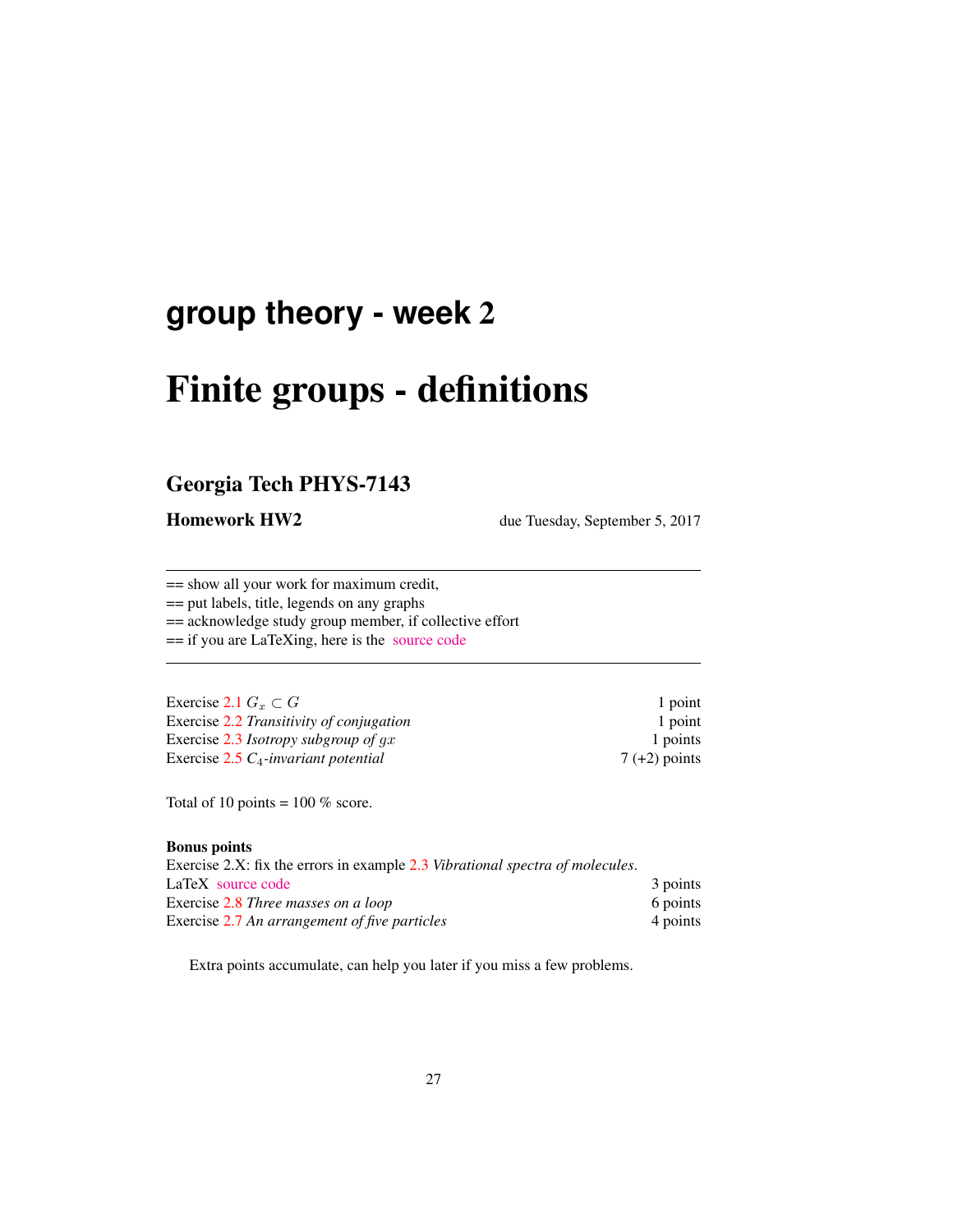#### 2017-08-29 Predrag Lecture 3 Don't wonna know group theory

Today's example  $2.3$  whiteboard derivation of normal-modes of the ring of N asymmetric pairs of oscillators is taken from Gutkin [lecture notes](http://birdtracks.eu/courses/PHYS-7143-17/groups.pdf) example 5.1  $C_n$  *symmetry*. The corresponding projection operators  $(1.31)$  are worked out in example 2.4.

#### 2017-08-31 Predrag Lecture 4 Finite groups

Groups, permutations, rearrangement theorem, subgroups, cosets, all exemplified by the  $S_3 = C_{3v} = D_3$  symmetries of an equilateral triangle. This lecture follows closely Chapter 1 *Basic Mathematical Background: Introduction* of Dresselhaus *et al.* textbook [1] ( [click here,](http://chaosbook.org/library/Dresselhaus07.pdf) ask for password if you have forgotten it). This book (or Tinkham [3]) is good on discrete and space groups, but perhaps not so good on continuous groups. The MIT course 6.734 [online](http://stuff.mit.edu/afs/athena/course/6/6.734j/www/group-full02.pdf) [version](http://stuff.mit.edu/afs/athena/course/6/6.734j/www/group-full02.pdf) contains much of the same material.

If instead, bedside crocheting is your thing, [click here.](http://www.theiff.org/oexhibits/oe1e.html)

## 2.1 Using group theory without knowing any

It's a matter of no small pride for a card-carrying dirt physics theorist to claim [full and](https://www.youtube.com/embed/CvuoY_yPZeM) [total ignorance](https://www.youtube.com/embed/CvuoY_yPZeM) of group theory (read sect. A.6 *Gruppenpest* of ref. [2]). So what we will do first is work out a few examples of physical applications of group theory that you already know without knowing that you have been using "Group Theory."

#### **Example** 2.1. *Discrete symmetries in physics:*

- *Point groups i.e., subgroups of* O(3)*.*
- *Point groups + discrete translations e.g., symmetry groups of crystals.*
- *Permutation groups*

$$
S\Psi(x_1,x_2,\ldots x_n)=\Psi(x_2,x_1,\ldots x_n).
$$

• *Boson wave functions are symmetric while fermion wave functions are anti-symmetric under exchange of variables.*

*(B. Gutkin)*

#### **Example** 2.2. *Reflection and discrete rotation symmetries:*

*(a) Reflection symmetry*  $V(x) = PV(x) = V(-x)$ :

$$
\left(-\frac{\hbar^2}{2m}\frac{\partial^2}{\partial x^2} + V(x)\right)\psi(x) = E_n\psi(x)
$$
\n(2.1)

*(see figure 2.1).* If  $\psi(x)$  *is solution then*  $P\psi(x)$  *is also solution. From this and nondegeneracy of the spectrum follows that either*  $P \psi(x) = \psi(x)$  *or*  $P \psi(x) = -\psi(x)$ *. The first case corresponds to symmetric functions while the second one to antisymmetric one. Thus the whole spectrum can be decomposed in accordance to a symmetry of the Hamiltonian (equations of motion).*

PHYS-7143-17 week2 2017-09-05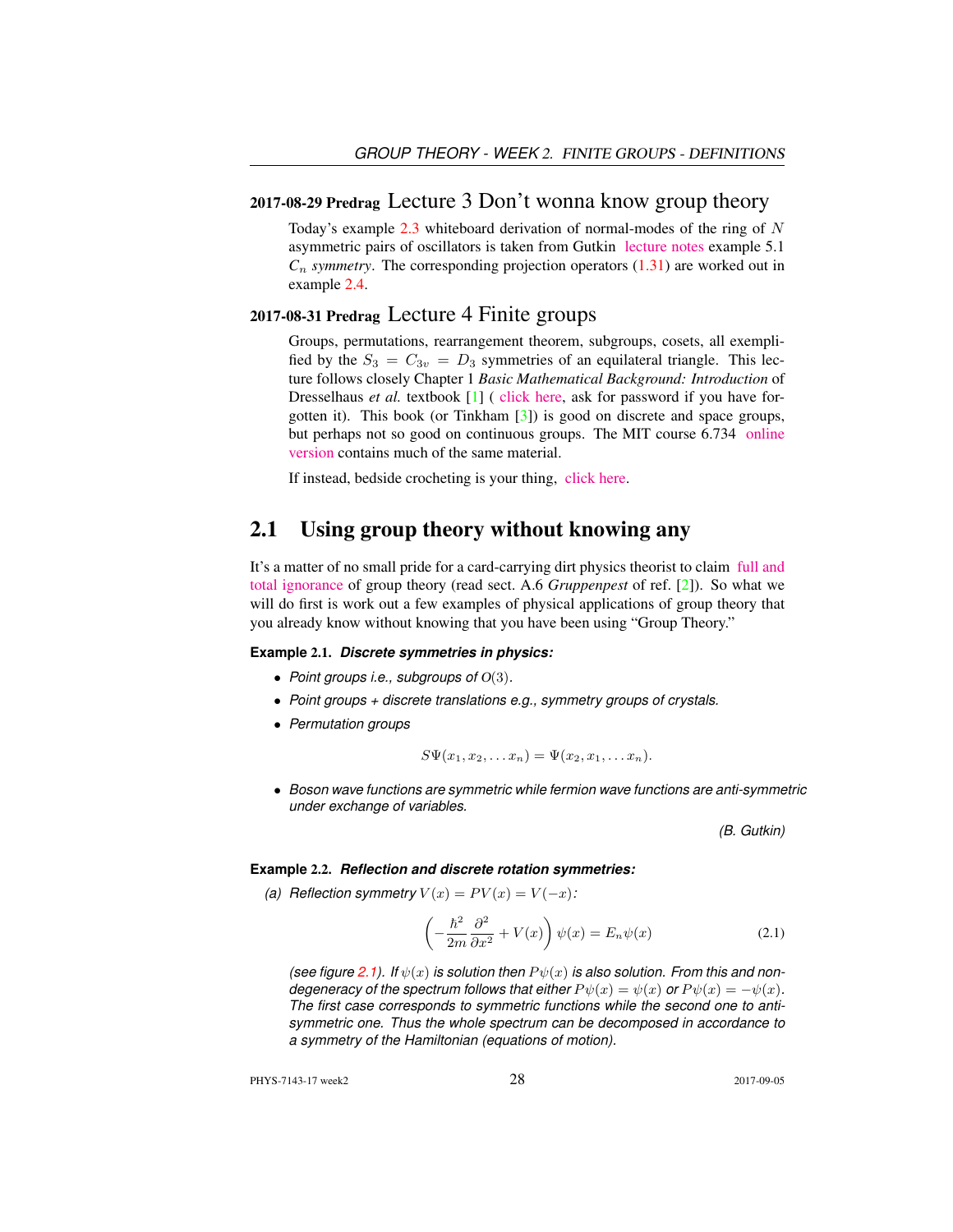

Figure 2.1: (left) A reflection-symmetric double-well potential. (right) A 1/3rd-circle rotation-symmetric plane billiard (infinite wall potential in 2D). (B. Gutkin)

(b) Rotation symmetry  $V(x) = gV(x)$ ,  $G = \{e, g, g^2\}$ : By the same argument we *have three possibilities:*

$$
g\psi(x) = \psi(x);
$$
  $g\psi(x) = e^{i2\pi/3}\psi(x);$   $g^{-1}\psi(x) = e^{-i2\pi/3}\psi(x).$ 

In addition, by the time reversal symmetry if  $\psi(x)$  is solution then  $\psi^*(x)$  is solu*tion with the same eigenvalue as well. From this follows that the spectrum must be degenerate. The spectrum is split into a real eigenfunction*  $\{\psi_1(x)\}\$ *, and a degenerate pair of real eigenfunctions*

$$
\psi_2(x) = \psi(x) + \psi^*(x); \psi_3(x) = i(\psi(x) - \psi^*(x)),
$$
 where  $g\psi(x) = e^{i2\pi/3}\psi(x)$ 

*invariant under rotations by 1/3-rd of a circle.*

*(B. Gutkin)*

**Example** 2.3. *Vibrational spectra of molecules: In the linear, harmonic oscillator approximation the classical dynamics of the molecule is governed by the Hamiltonian*

$$
H = \sum_{i=1}^{N} \frac{m_i}{2} \dot{x}_i^2 + \frac{1}{2} \sum_{i,j=1}^{N} x_i^{\top} V_{ij} x_j ,
$$

*where*  $\{x_i\}$  *are small deviations from the resting the equilibrium, resting points of the molecules labelled* i*.* Vij *is a symmetric matrix, so it can be brought to a diagonal form by an orthogonal transformation, a set of* N *uncoupled harmonic oscillators or* normal modes *of frequencies*  $\{\omega_i\}$ .

$$
x \to y = Ux, \qquad H = \sum_{i=1}^{N} \frac{m_i}{2} \left( \dot{y}_i^2 + \omega_i^2 y_i^2 \right). \tag{2.2}
$$

*Consider now the ring of pair-wise interactions of two kinds of molecules sketched in figure 2.2 (a), given by the potential*

$$
V(z) = \frac{1}{2} \sum_{i=1}^{N} (k_1 (x_i - y_i)^2 + k_2 (x_{i+1} - y_i)^2) , \qquad z_i = \begin{pmatrix} x_i \\ y_i \end{pmatrix} , \qquad (2.3)
$$

2017-09-05 29 PHYS-7143-17 week2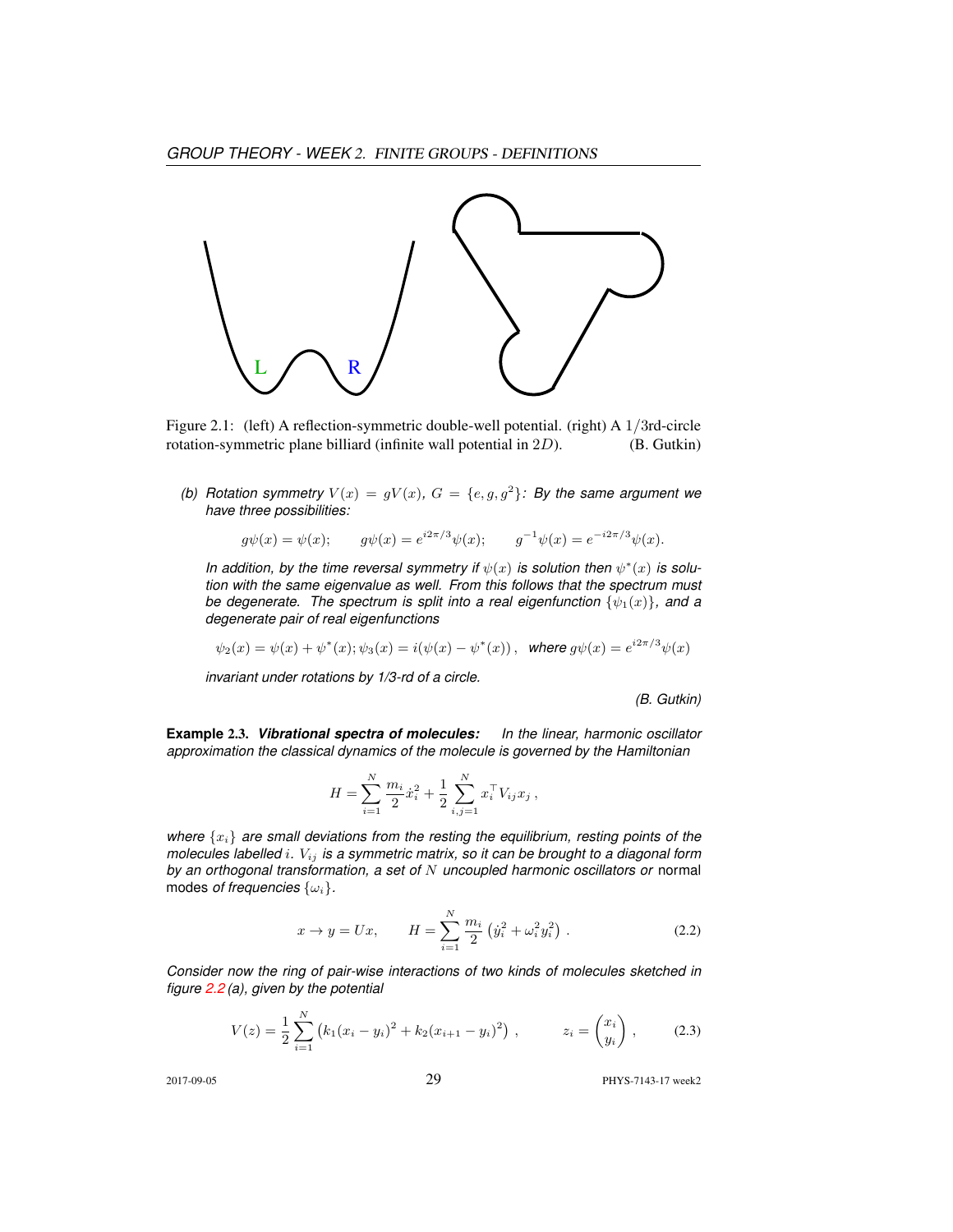*whose* [2N ×2N] *matrix form is (aside for the cognoscenti: kind of a Toeplitz matrix):*

| $V_{ij}$ |  |                |  |  | $\begin{pmatrix} k_1 + k_2 & -k_1 & 0 & 0 & 0 & \dots & 0 & 0 & -k_2 \\ -k_1 & k_1 + k_2 & -k_2 & 0 & 0 & \dots & 0 & 0 & 0 \\ 0 & -k_2 & k_1 + k_2 & -k_1 & 0 & \dots & 0 & 0 & 0 \\ \end{pmatrix}$ |
|----------|--|----------------|--|--|------------------------------------------------------------------------------------------------------------------------------------------------------------------------------------------------------|
|          |  |                |  |  |                                                                                                                                                                                                      |
|          |  |                |  |  | $=\frac{1}{2}$ 0 0 $-k_1$ $k_1+k_2$ $-k_2$ 0 0 0 0                                                                                                                                                   |
|          |  |                |  |  | $\sim$ 1000 m $\sim$ 1000 m $\sim$ 1000 m $\sim$ 1000 m                                                                                                                                              |
|          |  |                |  |  |                                                                                                                                                                                                      |
|          |  |                |  |  | 0 0 0 $\ldots$ $-k_2$ $k_1 + k_2$ $-k_1$                                                                                                                                                             |
|          |  | $\overline{0}$ |  |  | 0 0  0 $-k_1$ $k_1 + k_2$                                                                                                                                                                            |

*This potential matrix is a holy mess. How do we find an orthogonal transformation (2.2) that diagonalizes it? Look at figure 2.2 (a). Molecules lie on a circle, so that suggests we should use a Fourier representation. As the*  $i = 1$  *labelling of the starting molecule on a ring is arbitrary, we are free to relabel them, for example use the next molecule pair as the starting one. This relabelling is accomplished by the*  $[2N \times 2N]$  *permutation matrix (or 'one-step shift', 'stepping' or 'translation' matrix)* M *of form*



Figure 2.2: (a) Chain with circular symmetry. (b) Dependance of frequency on the representation wavenumber k. (c) Molecule with  $D_3$  symmetry. (B. Gutkin)

$$
\begin{pmatrix}\n0 & 0 & \dots & 0 & I \\
I & 0 & \dots & 0 & 0 \\
0 & I & \dots & 0 & 0 \\
\vdots & \vdots & \ddots & \vdots & \vdots \\
0 & 0 & \dots & I & 0\n\end{pmatrix}\n\begin{pmatrix}\nz_1 \\
z_2 \\
z_3 \\
\vdots \\
z_n\n\end{pmatrix} =\n\begin{pmatrix}\nz_n \\
z_1 \\
z_2 \\
\vdots \\
z_{n-1}\n\end{pmatrix}, \quad I = \begin{pmatrix}\n1 & 0 \\
0 & 1\n\end{pmatrix}, \quad z_i = \begin{pmatrix}\nx_i \\
y_i\n\end{pmatrix}
$$
\n(2.4)

*Projection operators corresponding to* M *are worked out in example 2.4. They are* N *distinct* [2N ×2N] *matrices,*

$$
P_k = \begin{pmatrix} I & \bar{\lambda}I & \bar{\lambda}^2I & \dots & \bar{\lambda}^{N-2}I & \bar{\lambda}^{N-1}I \\ \lambda I & I & \bar{\lambda}I & \dots & \bar{\lambda}^{N-3}I & \bar{\lambda}^{N-2}I \\ \lambda^2I & \lambda I & I & \dots & \bar{\lambda}^{N-4}I & \bar{\lambda}^{N-3}I \\ \vdots & \vdots & \vdots & \ddots & \vdots & \vdots \\ \lambda^{N-2}I & \lambda^{N-3}I & \lambda^{N-4}I & \dots & I & \bar{\lambda}I \\ \lambda^{N-1}I & \lambda^{N-2}I & \lambda^{N-2}I & \dots & \lambda I & I \end{pmatrix}, \quad \lambda = \exp\left(\frac{2\pi i}{N}k\right) \tag{2.5}
$$

PHYS-7143-17 week2 30 30 2017-09-05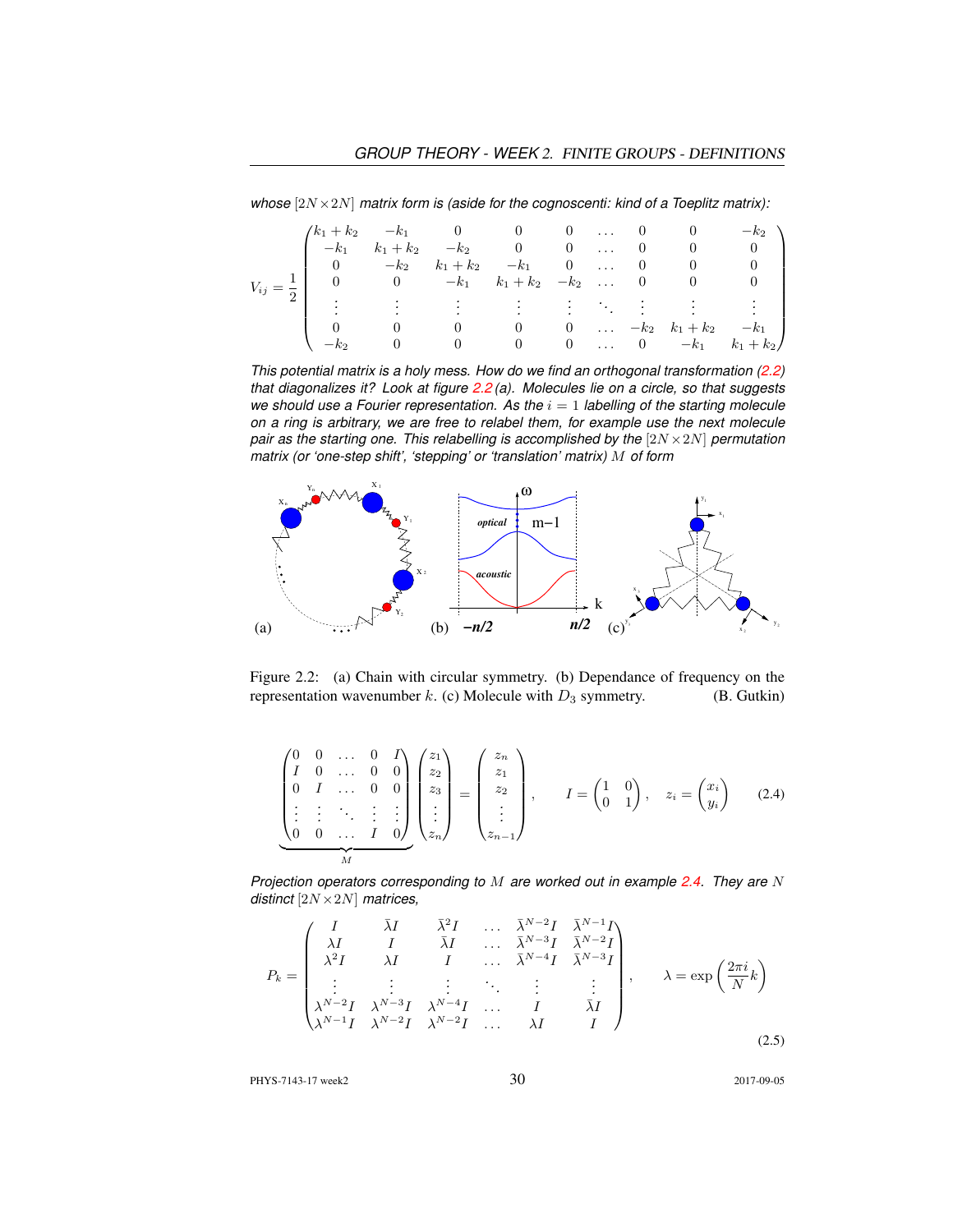*which decompose the* 2N*-dimensional configuration space of the molecule ring into a* direct sum of  $N$  2-dimensional spaces, one for each discrete Fourier mode  $k =$  $0, 1, 2, \cdots, N-1.$ 

*The system (2.3) is clearly invariant under the cyclic permutation relabelling* M*,* [V, M] = 0 *(though checking this by explicit matrix multiplications might be a bit tedious), so the* P<sup>k</sup> *decompose the the interaction potential* V *as well, and reduce its action to the* k*th 2-dimensional subspace. Thus the* [2N×2N] *diagonalization (2.2) is now reduced to a* [2×2] *diagonalization which one can do by hand. The resulting* k*th space is spanned by two* 2N*-dimensional vectors, which we guess to be of form:*

$$
\eta_1 = \frac{1}{\sqrt{n}} \begin{pmatrix} 1 \\ 0 \\ \lambda \\ 0 \\ \vdots \\ \lambda^{n-1} \\ 0 \end{pmatrix}, \qquad \eta_2 = \frac{1}{\sqrt{n}} \begin{pmatrix} 0 \\ 1 \\ 0 \\ \lambda \\ \vdots \\ 0 \\ \lambda^{n-1} \end{pmatrix}.
$$

*In order to find eigenfrequences we have to consider action of* V *on these two vectors:*

$$
V\eta_1 = (k_1 + k_2)\eta_1 - (k_1 + k_2\lambda)\eta_2, \qquad V\eta_2 = (k_1 + k_2)\eta_2 - (k_1 + k_2\bar{\lambda})\eta_1.
$$

*The corresponding eigenfrequencies are determined by the equation:*

$$
0 = \det \left( \begin{pmatrix} k_1 + k_2 & -(k_1 + k_2 \lambda) \\ -(k_1 + k_2 \bar{\lambda}) & k_1 + k_2 \end{pmatrix} - \frac{\omega^2}{2} I \right) \implies
$$
  

$$
\frac{1}{2} \omega_{\pm}^2(k) = k_1 + k_2 \pm |k_1 + k_2 \lambda^k|,
$$
 (2.6)

*one acoustic (* $\omega(0) = 0$ *), one optical, see figure 2.2 (b) and the [acoustic and optical](https://en.wikipedia.org/wiki/Phonon#Acoustic_and_optical_phonons) [phonons](https://en.wikipedia.org/wiki/Phonon#Acoustic_and_optical_phonons) wiki. (B. Gutkin)*

#### **Example** 2.4. *Projection operators for cyclic group*  $C_N$ *.*

*Consider a cyclic group*  $C_N = \{e, g, g^2, \cdots g^{N-1}\}$ , and let  $M = D(g)$  be a  $[2N \times 2N]$ *representation of the one-step shift* g*. In the projection operator formulation (1.31), the N* distinct eigenvalues of *M*, the *N*th roots of unity  $\lambda_n = \lambda^n$ ,  $\lambda = \exp(i 2\pi/N)$ , n = 0, . . . N − 1*, split the* 2N*-dimensional space into* N *2-dimensional subspaces by means of projection operators*

$$
P_n = \prod_{m \neq n} \frac{M - \lambda_m I}{\lambda_n - \lambda_m} = \prod_{m=1}^{N-1} \frac{\lambda^{-n} M - \lambda^m I}{1 - \lambda^m},
$$
\n(2.7)

where we have multiplied all denominators and numerators by  $\lambda^{-n}$ . The numerator is *now a matrix polynomial of form*  $(x - \lambda)(x - \lambda^2) \cdots (x - \lambda^{N-1})$ , with the zeroth root  $(x - \lambda^0) = (x - 1)$  *quotiented out from the defining matrix equation*  $M^N - 1 = 0$ . Using

$$
\frac{1-x^N}{1-x} = 1 + x + \dots + x^{N-1} = (x - \lambda)(x - \lambda^2) \cdots (x - \lambda^{N-1})
$$

*we obtain the projection operator in form of a discrete Fourier sum (rather than the product (1.31)),*

$$
P_n = \frac{1}{N} \sum_{m=0}^{N-1} e^{i \frac{2\pi}{N} nm} M^m.
$$

2017-09-05 31 PHYS-7143-17 week2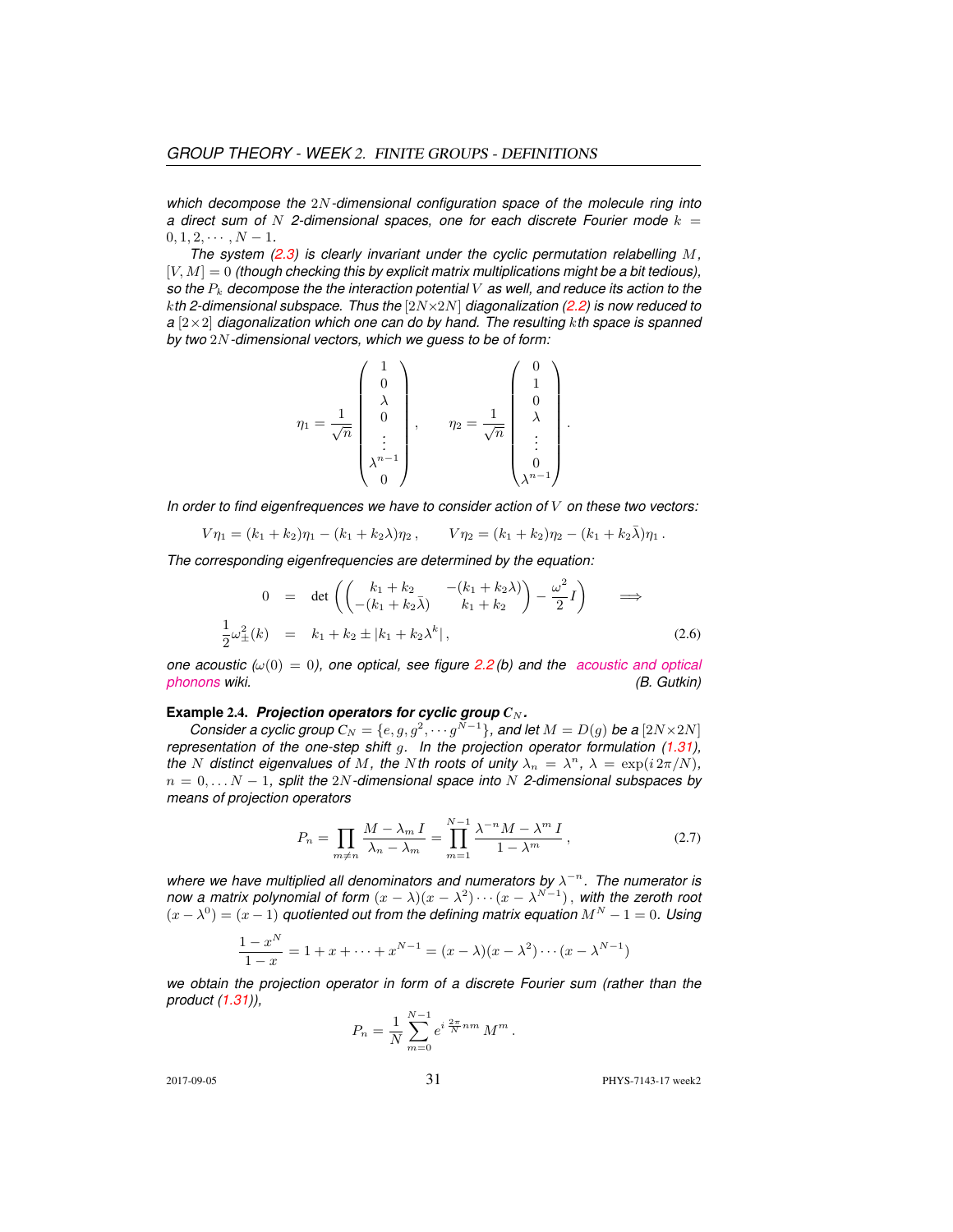*This form of the projection operator is the simplest example of the key group theory tool, projection operator*

$$
P_n = \frac{1}{|G|} \sum_{g \in G} \bar{\chi}(g) D(g)
$$

*upon which stands all that follows in this course. (B. Gutkin and P. Cvitanovic)´*

**Example 2.5.**  $D_3$  **symmetry:** Reflactions and rotations of a triangle, figure 2.2 (c)

$$
D(T) = \begin{pmatrix} 0 & 0 & 0 & 0 & 1 & 0 \\ 0 & 0 & 0 & 0 & 0 & 1 \\ 1 & 0 & 0 & 0 & 0 & 0 \\ 0 & 1 & 0 & 0 & 0 & 0 \\ 0 & 0 & 1 & 0 & 0 & 0 \\ 0 & 0 & 0 & 1 & 0 & 0 \end{pmatrix}, \qquad D(\sigma_1) = \begin{pmatrix} -1 & 0 & 0 & 0 & 0 & 0 \\ 0 & 1 & 0 & 0 & 0 & 0 \\ 0 & 0 & 0 & 0 & -1 & 0 \\ 0 & 0 & 0 & 0 & 0 & 1 \\ 0 & 0 & -1 & 0 & 0 & 0 \\ 0 & 0 & 0 & 1 & 0 & 0 \end{pmatrix} \qquad (2.8)
$$

$$
D(\sigma_2) = \begin{pmatrix} 0 & 0 & 0 & -1 & 0 \\ 0 & 0 & 0 & 0 & 1 \\ 0 & 0 & 0 & 1 & 0 \\ 0 & 0 & 0 & 1 & 0 & 0 \\ -1 & 0 & 0 & 0 & 0 & 0 \\ 0 & 1 & 0 & 0 & 0 & 0 \end{pmatrix}, \qquad D(\sigma_3) = \begin{pmatrix} 0 & 0 & -1 & 0 & 0 & 0 \\ 0 & 0 & 0 & 1 & 0 & 0 \\ -1 & 0 & 0 & 0 & 0 & 0 \\ 0 & 1 & 0 & 0 & 0 & 0 \\ 0 & 0 & 0 & 0 & -1 & 0 \\ 0 & 0 & 0 & 0 & 0 & 1 \end{pmatrix}
$$

$$
(2.9)
$$

$$
G = \{ [e]; [g, g^2]; [\sigma_1, \sigma_2, \sigma_3] \}, \qquad \chi^{(1)} = \{1, 1, 1\}, \chi^{(2)} = \{1, 1, -1\}, \chi^{(3)} = \{2, -1, 0\}
$$

$$
r_i = \chi(e)\chi^{(i)}(e)/6; \qquad r_i = \{1, 1, 2\} \quad \Longrightarrow \quad D = 2E \oplus A_1 \oplus A_2.
$$

$$
P_i = \frac{1}{3} \sum_{g \in G} \chi^{(i)}(g) D(g)
$$

$$
P_1 = \frac{1}{3} \begin{pmatrix} 0 & 0 & 0 & 0 & 0 & 0 \\ 0 & 1 & 0 & 1 & 0 & 1 \\ 0 & 0 & 0 & 0 & 0 & 0 \\ 0 & 1 & 0 & 1 & 0 & 1 \\ 0 & 0 & 0 & 0 & 0 & 0 \\ 0 & 1 & 0 & 1 & 0 & 1 \end{pmatrix}, \qquad P_2 = \frac{1}{3} \begin{pmatrix} 1 & 0 & 1 & 0 & 1 & 0 \\ 0 & 0 & 0 & 0 & 0 & 0 \\ 1 & 0 & 1 & 0 & 1 & 0 \\ 0 & 0 & 0 & 0 & 0 & 0 \\ 1 & 0 & 1 & 0 & 1 & 0 \\ 0 & 0 & 0 & 0 & 0 & 0 \end{pmatrix}
$$
(2.10)

*The vibrational modes associated with the two 1-dimensional representations are given by*

$$
P_1V = \alpha \begin{pmatrix} 0 \\ 1 \\ 0 \\ 1 \\ 0 \\ 1 \end{pmatrix} \quad \text{and} \quad P_2V = \beta \begin{pmatrix} 1 \\ 0 \\ 1 \\ 0 \\ 1 \\ 0 \end{pmatrix},
$$

PHYS-7143-17 week2 32 2017-09-05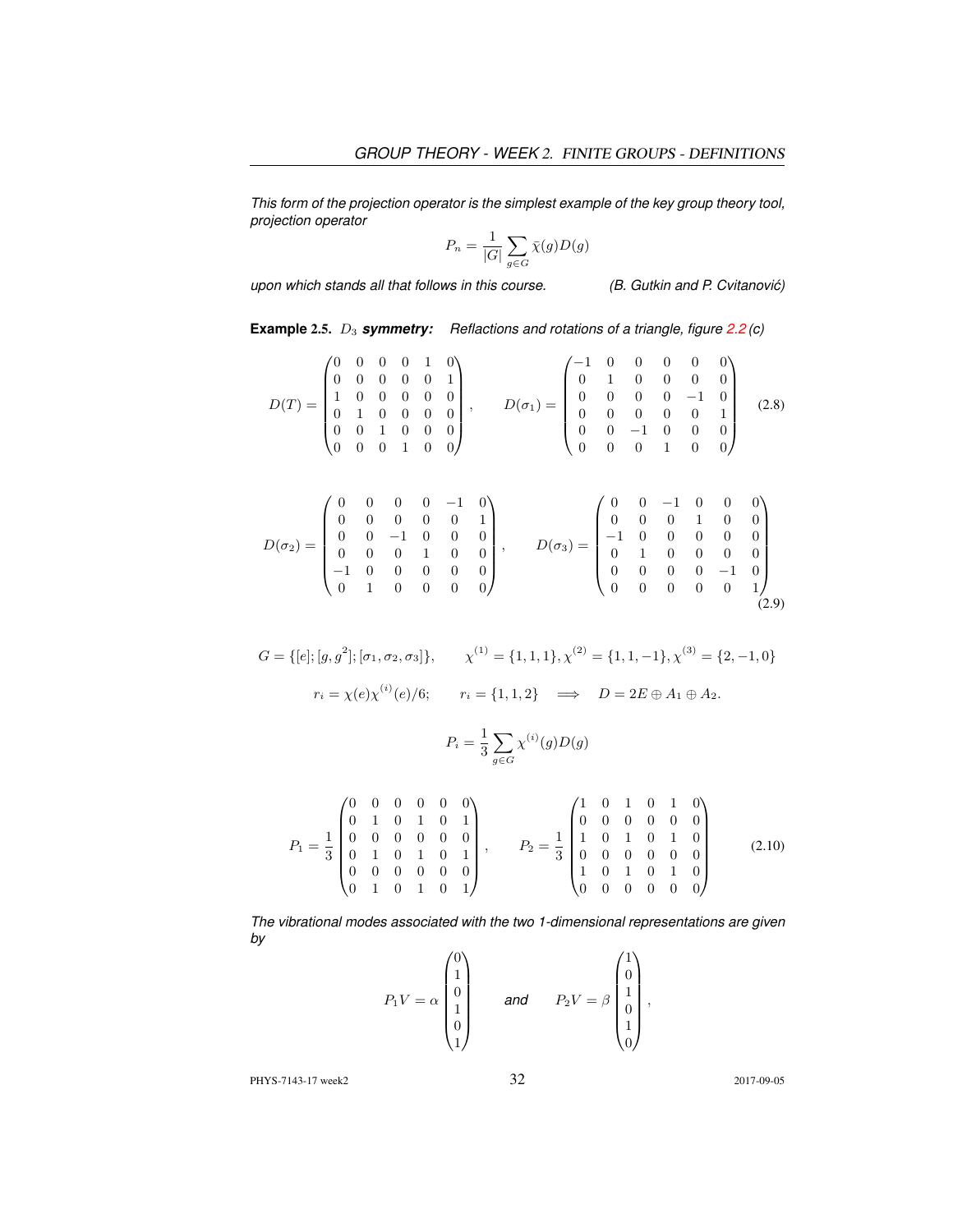*respectively. Here*  $P_1V$  *represents symmetric mode shown in figure* 2.3 (red). The sec*ond mode* P2V *corresponds to the rotations of the whole system. Finally the projection operator for the two-dimensional representation is*

$$
P_3 = \frac{2}{6}(2D(I) - D(T) - D(T^2)) = \frac{1}{3} \begin{pmatrix} 2 & 0 & -1 & 0 & -1 & 0 \\ 0 & 2 & 0 & -1 & 0 & -1 \\ -1 & 0 & 2 & 0 & -1 & 0 \\ 0 & -1 & 0 & 2 & 0 & -1 \\ -1 & 0 & -1 & 0 & 2 & 0 \\ 0 & -1 & 0 & -1 & 0 & 2 \end{pmatrix}
$$
(2.11)

*From this we have to separate two vectors corresponding to shift in* x and y directions.

$$
\eta_x = \begin{pmatrix} 1 \\ 0 \\ -1/2 \\ \sqrt{3}/2 \\ -1/2 \\ -\sqrt{3}/2 \end{pmatrix}, \qquad \eta_y = \begin{pmatrix} 0 \\ 1 \\ -\sqrt{3}/2 \\ -1/2 \\ \sqrt{3}/2 \\ -1/2 \end{pmatrix}
$$

$$
P_3V = \begin{pmatrix} 2 \\ 0 \\ \sqrt{6} \\ 0 \\ -1 \\ 0 \end{pmatrix} + \beta \frac{1}{\sqrt{2}} \begin{pmatrix} 0 \\ 0 \\ 1 \\ 0 \\ -1 \\ 0 \end{pmatrix} + \gamma \frac{1}{\sqrt{6}} \begin{pmatrix} 0 \\ 2 \\ 0 \\ -1 \\ 0 \\ -1 \end{pmatrix} + \delta \frac{1}{\sqrt{2}} \begin{pmatrix} 0 \\ 0 \\ 0 \\ 1 \\ 0 \\ -1 \end{pmatrix},
$$

where  $\eta_x = \sqrt{3/2}(\xi_4 + \xi_1)$ ,  $\eta_y = \sqrt{3/2}(\xi_3 - \xi_2)$  *(* $\xi_i$  *are just columns of*  $P_3$  *and their linear combinations.) The orthogonal vectors are given by*

$$
\nu_1 = \sqrt{3/2}(\xi_1 - \xi_4) = \begin{pmatrix} 1 \\ 0 \\ -1/2 \\ -\sqrt{3}/2 \\ 1/2 \\ \sqrt{3}/2 \end{pmatrix}, \qquad \nu_2 = \sqrt{3/2}(\xi_2 + \xi_3) = \begin{pmatrix} 0 \\ 1 \\ \sqrt{3}/2 \\ -1/2 \\ -\sqrt{3}/2 \\ -1/2 \end{pmatrix}.
$$

Figure 2.3: Modes of a molecule with  $D_3$  symmetry. (B. Gutkin)

*(B. Gutkin)*

2017-09-05 33 PHYS-7143-17 week2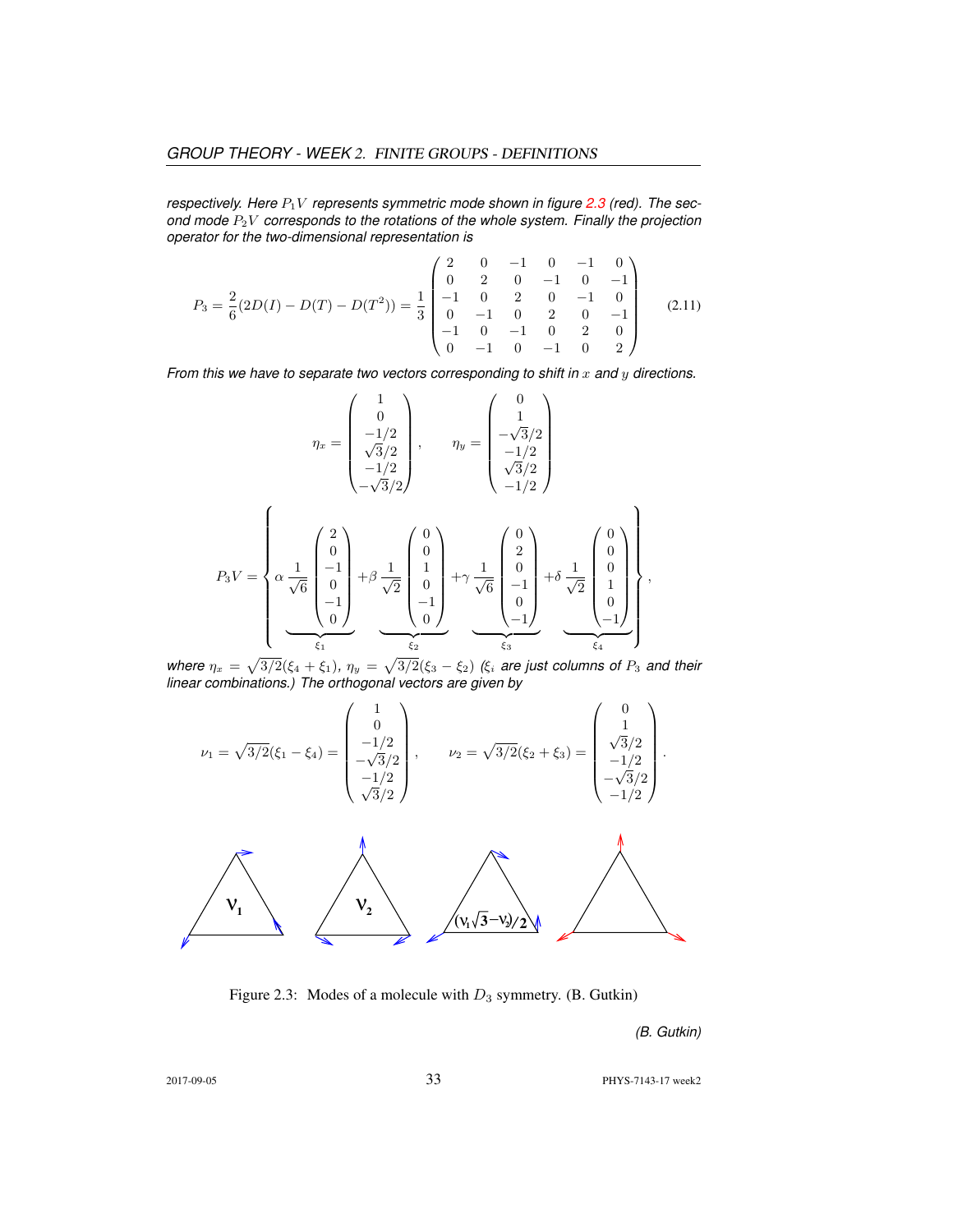### 2.2 Discussion

- 2017-08-31 Michael Meehan <xmeehan@gatech.edu>, writes: When talking about the cosets of a subgroup we demonstrated multiplication between cosets with a specific example, but this wasn't leading to something along the lines of that the set of all left cosets of a subgroup (or the set of all the right cosets of a subgroup) form a group, correct? It didn't appear so in the example since the "unit"  $\{E, A\}$ we looked appears to only have the properties of an identity with multiplication from one direction (the direction depending on if it is the set of left cosets or the set of right cosets). In the context of the lecture I think this point was related to Lagrange's theorem (although we didn't call it that) and I vaguely remember cosets being used in the proof of Lagrange's theorem but I wasn't connecting it today. Are we going to cover that in a future lecture?
- 2017-08-31 Predrag You are right Lagrange's theorem (see the [wiki\)](https://en.wikipedia.org/wiki/Lagrange%27s_theorem_(group_theory)) simply says the order of a subgroup has to be a divisor of the order of the group. We used cosets to partition elements of  $G$  to prove that. But what we really need cosets for is to define (see Dresselhaus *et al.* [1] Sect. 1.7) *Factor Groups* whose elements are cosets of a self-conjugate subgroup ( [click here\)](http://chaosbook.org/library/Dresselhaus07.pdf). I will not cover that in a subsequent lecture, so please read up on it yourself.
- **2017-08-31 Michael Meehan** You talked about the period of an element  $X$ , and said that that *period* is the *set*

$$
\{E, X, \cdots, X^{n-1}\},\tag{2.12}
$$

where  $n$  is the *order* of the element  $X$ . I had thought that set was the subgroup generated by the element  $X$  and that the period of the element  $X$  was a synonym for the order of the element  $X$ ? Is that incorrect?

2017-09-04 Predrag To keep things as simple as possible, in Thursday's lecture I followed Sect. 1.3 *Basic Definitions* of Dresselhaus *et al.* textbook [1], to the letter. In Def. 3 the *order* of an element X is the smallest n such that  $X^n = E$ , and they call the set (2.12) the *period* of X. I do not like that usage (and do not remember seeing it anywhere else). As you would do, in ChaosBook.org Chap. *[Flips,](http://chaosbook.org/paper.shtml#finiteGr) [slides and turns](http://chaosbook.org/paper.shtml#finiteGr)* I also define the smallest n to be the *period* of X and refer to the set  $(2.12)$  as the *orbit* generated by X. When we get to compact continuous groups, the orbit will be a (great) circle generated by a given Lie algebra element, and look more like what we usually think of as an orbit.

I am not using my own [ChaosBook.org](http://ChaosBook.org) here, not to confuse things further by discussing both time evolution and its discrete symmetries. Here we focus on the discrete group only (typically spatial reflections and finite angle rotations)

## References

[1] M. S. Dresselhaus, G. Dresselhaus, and A. Jorio, *[Group Theory: Application to](http://dx.doi.org/10.1007/978-3-540-32899-5) [the Physics of Condensed Matter](http://dx.doi.org/10.1007/978-3-540-32899-5)* (Springer, New York, 2007).

PHYS-7143-17 week2 34 2017-09-05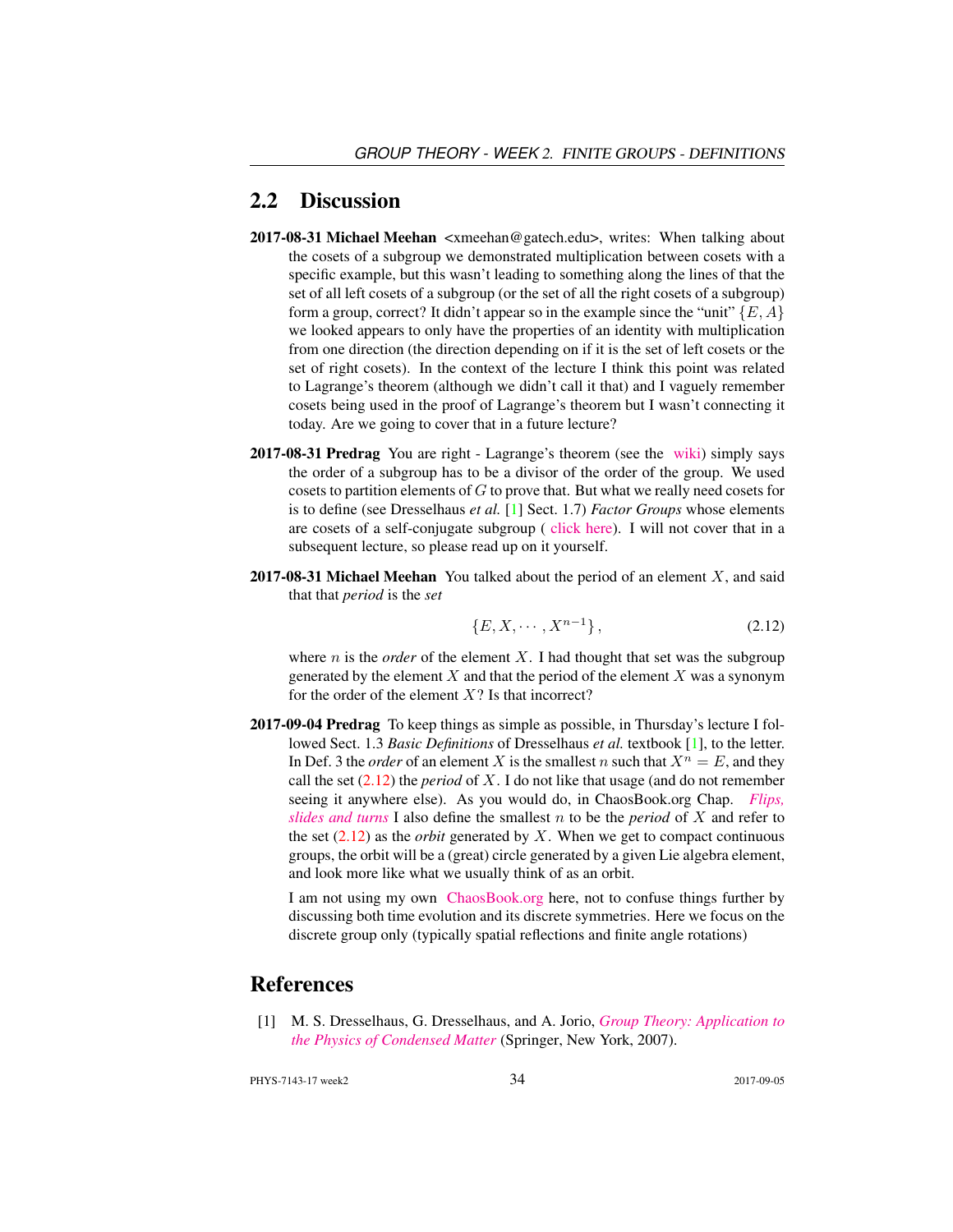- [2] R. Mainieri and P. Cvitanovic,´ ["A brief history of chaos",](http://ChaosBook.org/paper.shtml#appendHist) in *[Chaos: Classical](http://ChaosBook.org/paper.shtml#appendHist)* [and Quantum](http://ChaosBook.org/paper.shtml#appendHist), edited by P. Cvitanović, R. Artuso, R. Mainieri, G. Tanner, and G. Vattay (Niels Bohr Inst., Copenhagen, 2017).
- [3] M. Tinkham, *[Group Theory and Quantum Mechanics](http://dx.doi.org/10.1016/c2013-0-01646-5)* (Dover, New York, 2003).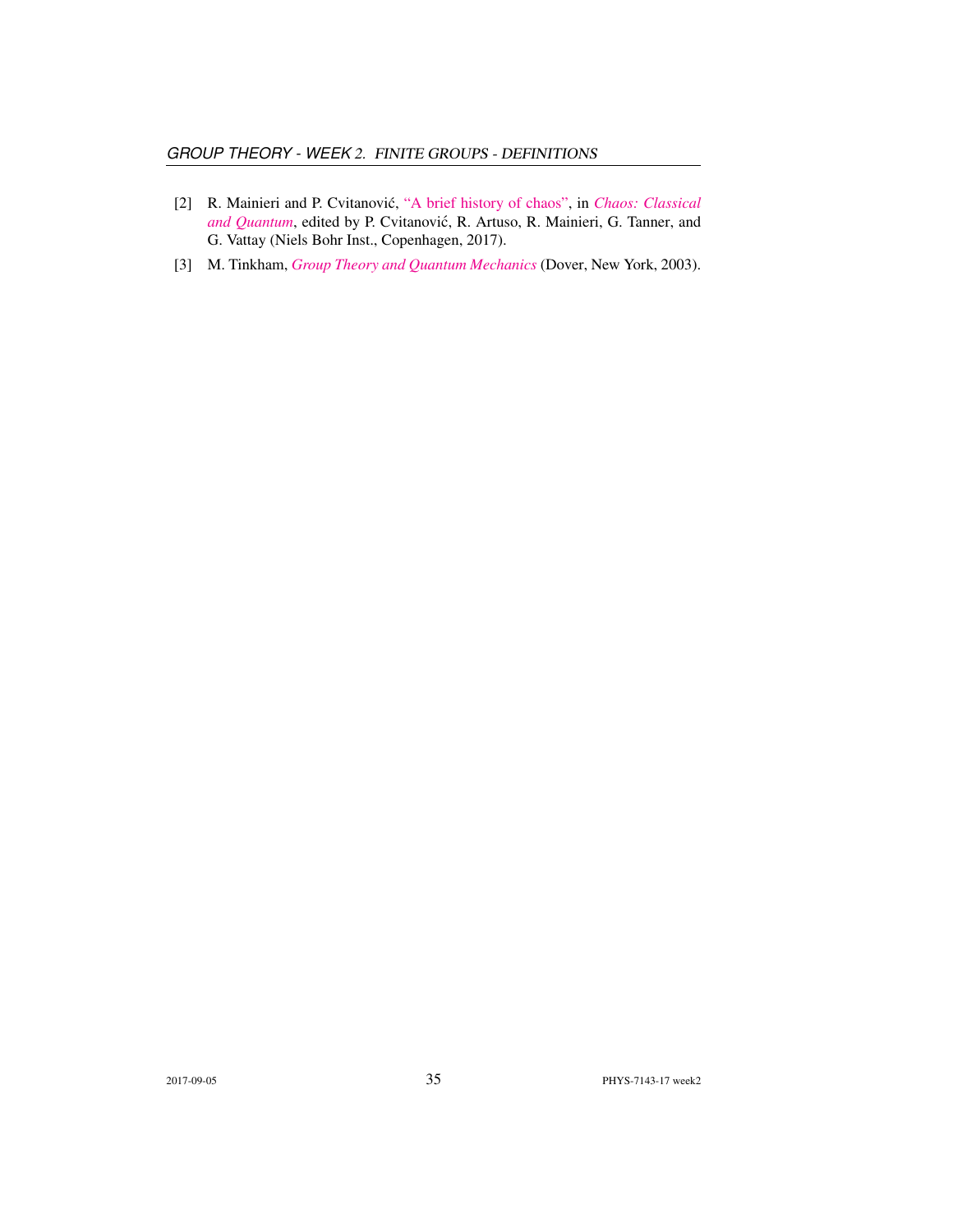## **Exercises**

2.1.  $G_x \subset G$ . The maximal set of group actions which maps a state space point x into itself,

$$
G_x = \{ g \in G : gx = x \},\tag{2.13}
$$

is called the *isotropy group* (or *stability subgroup* or *little group*) of x. Prove that the set  $G_x$  as defined in (2.13) is a subgroup of G.

- 2.2. **Transitivity of conjugation.** Assume that  $g_1, g_2, g_3 \in G$  and both  $g_1$  and  $g_2$  are conjugate to  $g_3$ . Prove that  $g_1$  is conjugate to  $g_2$ .
- 2.3. **Isotropy subgroup of** gx. Prove that for  $g \in G$ , x and gx have conjugate isotropy subgroups:

$$
G_{gx} = g G_x g^{-1}
$$

2.4. **D<sub>3</sub>: symmetries of an equilateral triangle.** Consider group  $D_3 \cong C_{3v}$ , the symmetry group of an equilateral triangle:



- (a) List the group elements and the corresponding geometric operations
- (b) Find the subgroups of the group  $D_3$ .
- (c) Find the classes of  $D_3$  and the number of elements in them, guided by the geometric interpretation of group elements. Verify your answer using the definition of a class.
- (d) List the conjugacy classes of subgroups of  $D_3$ . (continued as exercise 4.1)
- 2.5.  $C_4$ -invariant potential. Consider the Schrödinger equation for a particle moving in a two-dimensional bounding potential  $V$ , such that the spectrum is discrete. Assume that  $V$ is C<sub>N</sub>-invariant, i.e., V remains invariant under the rotation R by the angle  $2\pi/N$ . It was explained in the lecture, that for  $N = 3$  case, figure 2.4(a), the spectrum of the system can be split into two sectors:  ${E_n^0}$  non-degenerate levels corresponding to symmetric eigenfunctions  $\phi_n(Rx) = \phi_n(x)$  and doubly degenerate levels  $\{E_n^{\pm}\}\$  corresponding to non-symmetric eigenfunctions  $\phi_n(Rx) = e^{\pm 2\pi i/3} \phi_n(x)$ .
	- **Q** 1 What is the spectral structure in the case of  $N = 4$ , figure 2.4 (b)? How many sectors appear and what are their degeneracies?
	- $Q$  2 What is the spectral structure for general  $N$ ?
	- $Q$  3 A constant magnetic field normal to the  $2D$  plane is added to  $V$ . How will it affect the spectral structure?
	- Q 4 (bonus question) Figure out the spectral structure if the symmetry group of potential is  $D_3$  (also includes 3 reflections), figure  $2.4$  (c).

PHYS-7143-17 week2 36 36 2017-09-05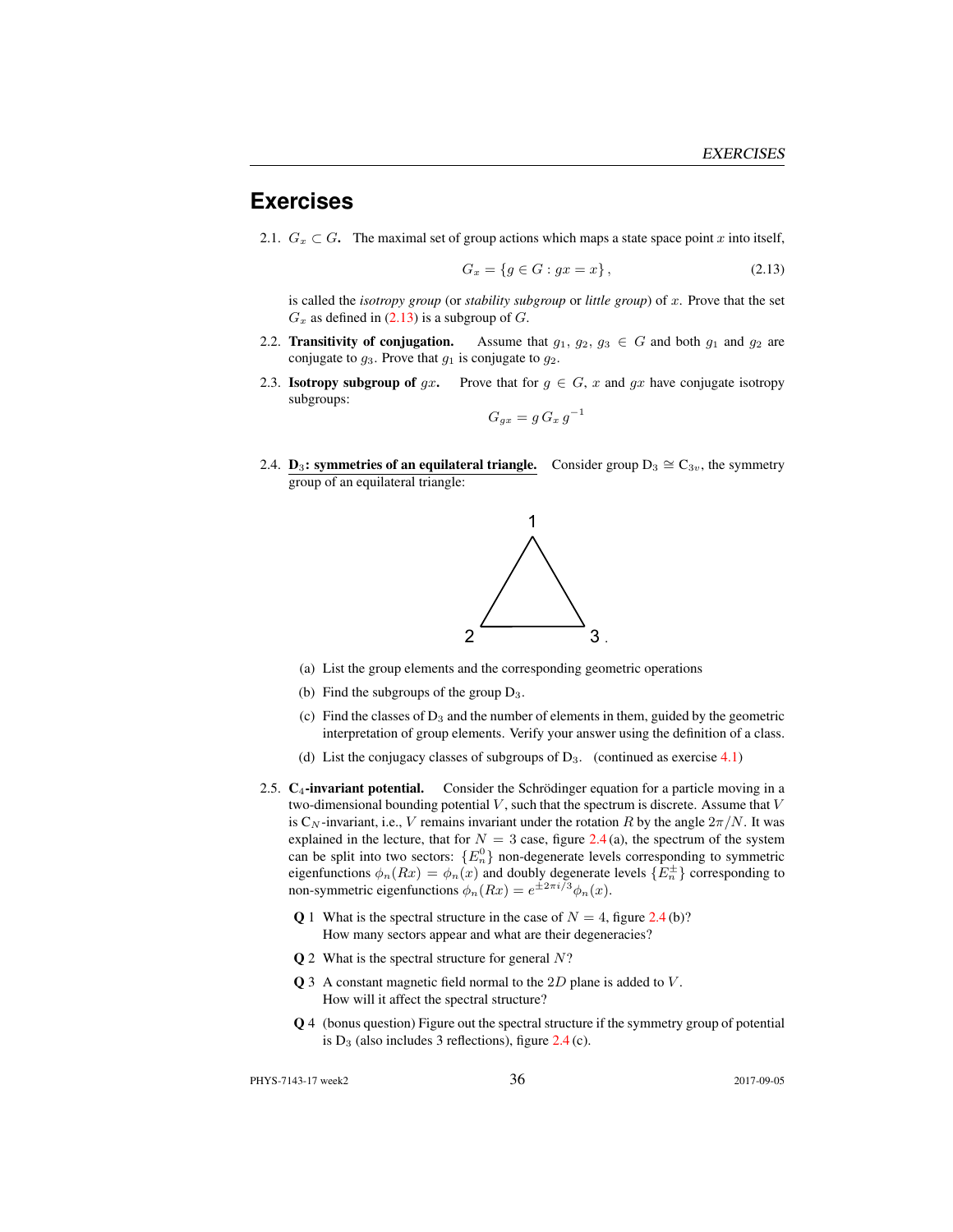

Figure 2.4: Hard wall potential with (a) symmetry  $C_3$ , (b) symmetry  $C_4$ , and (c) symmetry  $D_3$ .

(Boris Gutkin)

2.6. Permutation of three objects. Consider  $S_3$ , the group of permutations of 3 objects.

- (a) Show that  $S_3$  is a group.
- (b) List the conjugacy classes of  $S_3$ ?
- (c) Give an interpretation of these classes if the group elements are substitution operations on a set of three objects.
- (c) Give a geometrical interpretation in case of group elements being symmetry operations on equilateral triangle.



Figure 2.5: 4 identical particles of type  $C$  lie on the vertices of a square. In the center of the square, but out of the plane, is a particle of type  $A$ . (K. Y. Short)

- 2.7. Arrangement of five particles. Consider the arrangement of particles illustrated in figure  $2.5$ : on each corner (vertex) of a rigid square lies a particle  $C$ ; in the center of the square, but out of the plane on the  $z$  axis, is the particle  $A$ .
	- (a) What are the symmetries of this arrangement?
	- (b) Find its multiplication table.
	- (c) Find its subgroups.
	- (d) Determine the corresponding left and right cosets.
	- (e) Determine its conjugacy classes.
	- (f) Which subgroups are self-conjugate?
	- (g) Describe their factor groups.